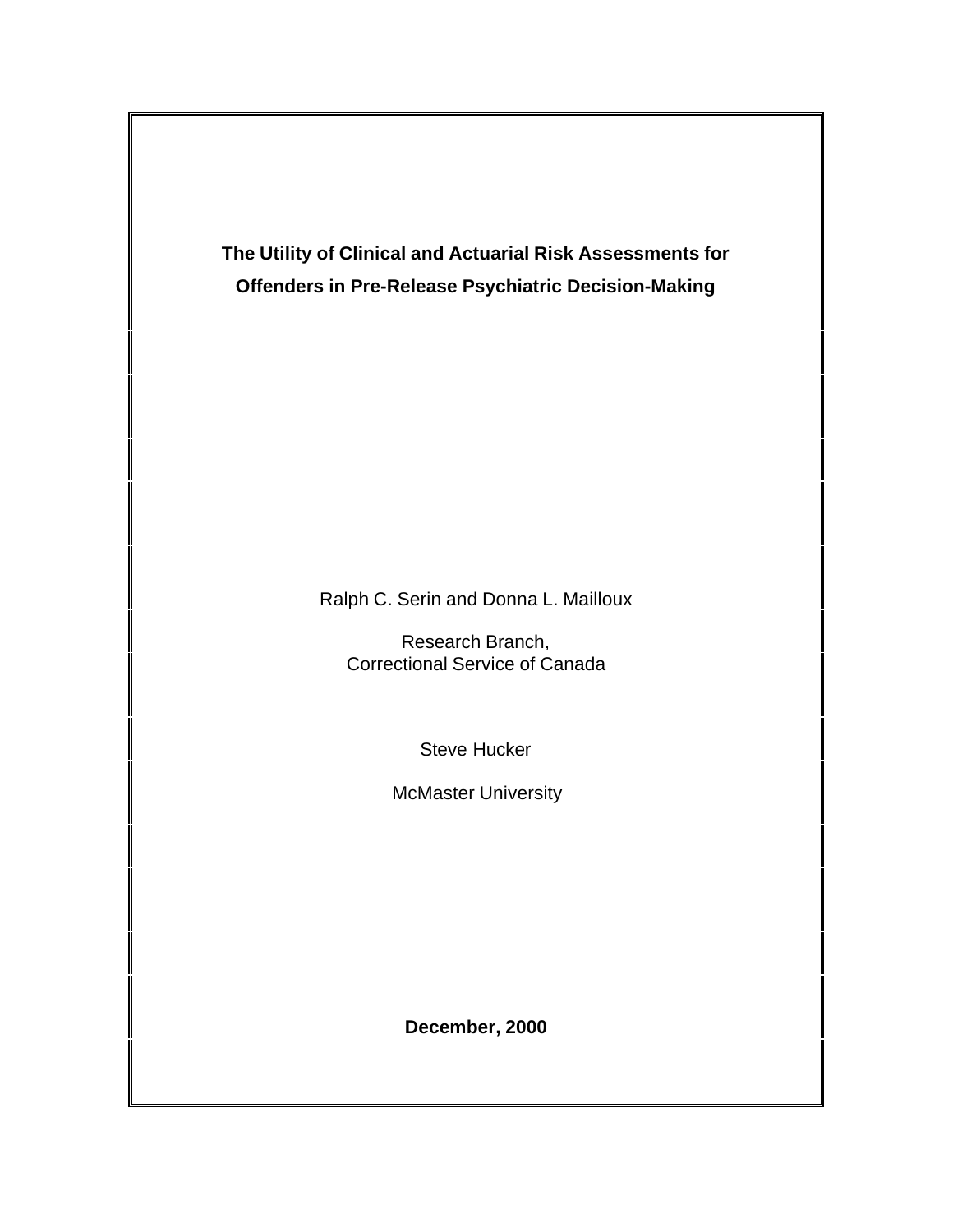# **ACKNOWLEDGEMENTS**

We would like to thank the psychiatrists at the Clarke Institute of Psychiatry who partnered the assessments and facilitated our access to the data. Appreciation is also extended to Mark Nafekh who provided us with the follow-up data.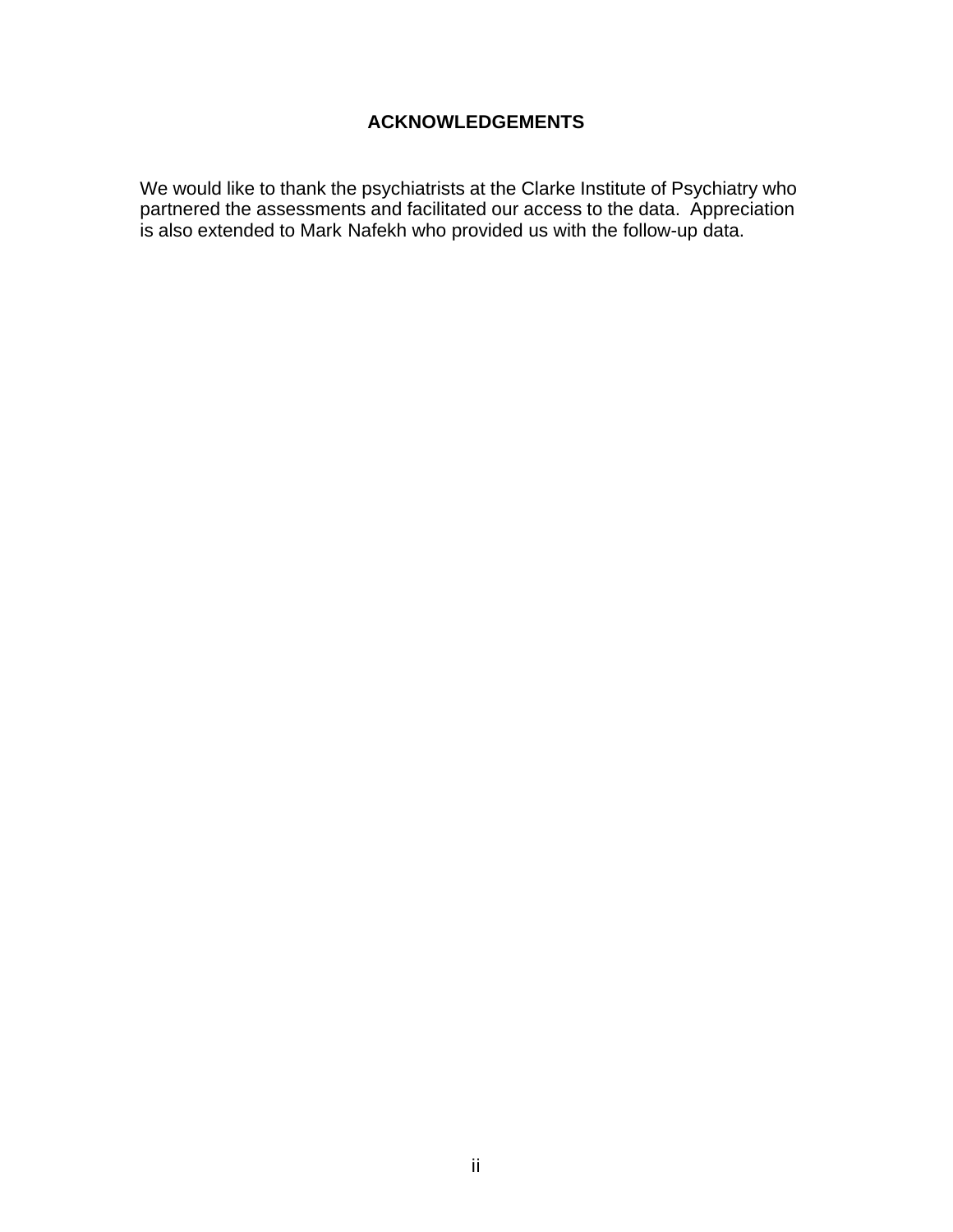### **EXECUTIVE SUMMARY**

During 1989 and 1990, pre-release psychiatric assessments of 260 violent offenders were completed. Having been at risk for recidivism for up to 7 or 8 years, this study investigated three outcomes: 1) recidivism by type of outcome (violent versus non-violent); 2) recidivism by type of release (parole versus statutory release); and 3) the unique and additive effects of clinical and actuarial risk assessment strategies in predicting recidivism. Overall, 55.1% of the sample recidivated of which 32.7% were for "first violent" offences such as assault, weapons, robbery and threats. The rate of violent recidivism doubled when violence was examined at any point within the follow-up period ("ever violent"; 66.4%). Those who were on statutory release recidivated generally and ever violently more often than those released on parole. Moreover, survival analysis demonstrated that those on statutory release recidivated sooner for overall, first violent, and ever violent measures of recidivism. The additive effects of clinical and actuarial measures was partially supported. These results highlight the importance of clinical judgements but also demonstrate that these judgements should not supercede fully validated risk assessment instruments.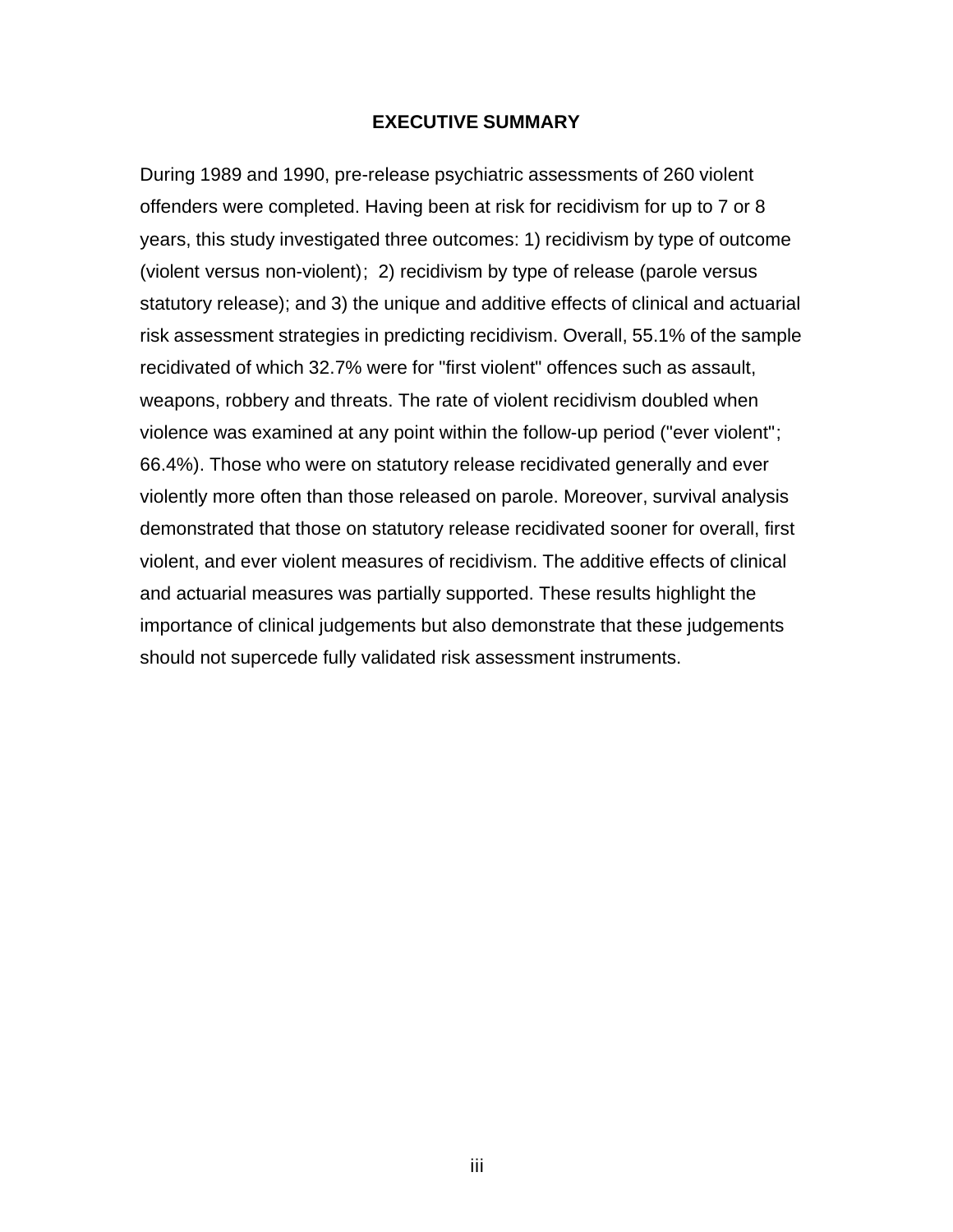# **TABLE OF CONTENTS**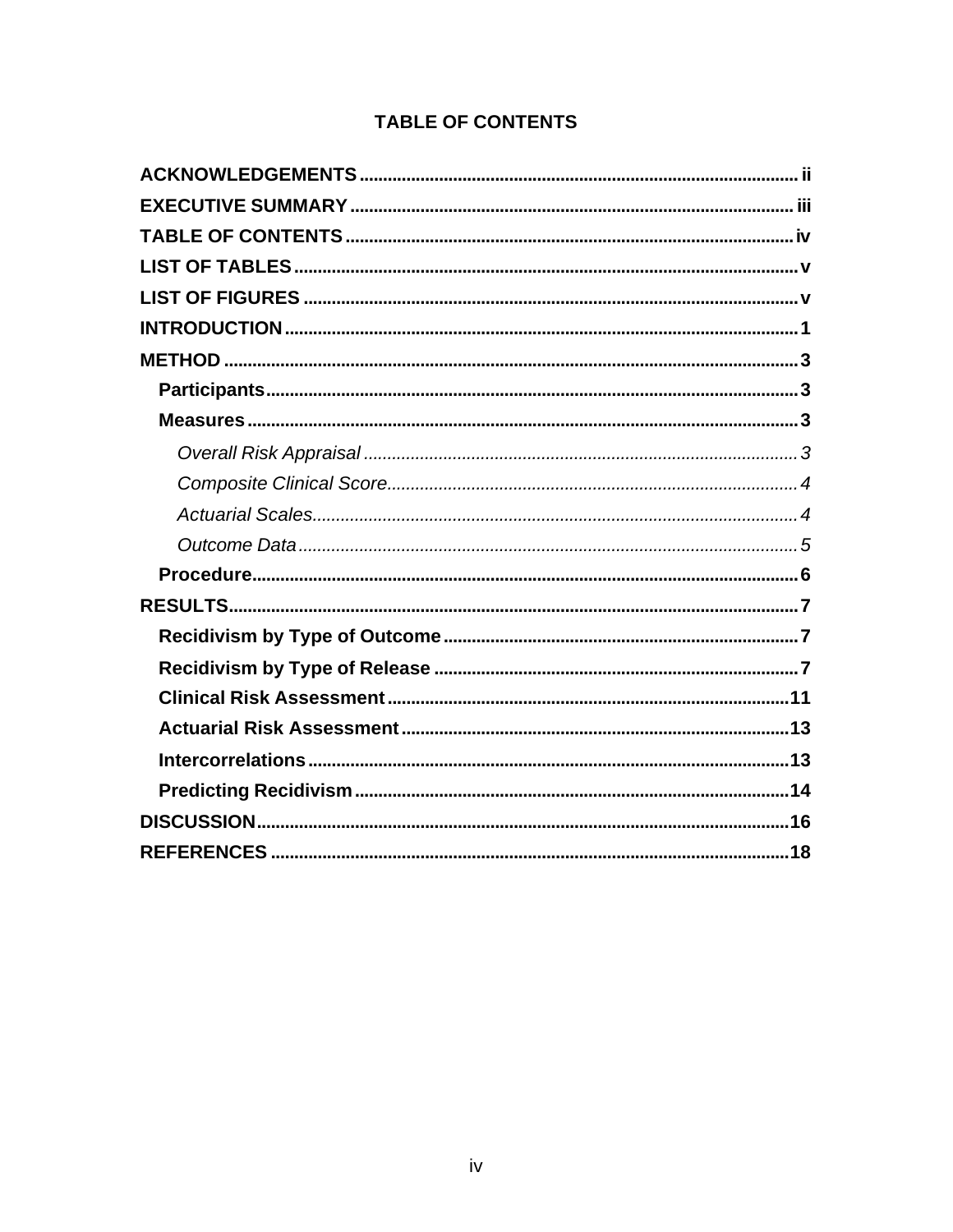# **LIST OF TABLES**

| Table 2: Correlation Matrix of Clinical and Actuarial Items with       |
|------------------------------------------------------------------------|
| Table 3: Intercorrelations Amongst the Actuarial and Clinical Scales14 |

# **LIST OF FIGURES**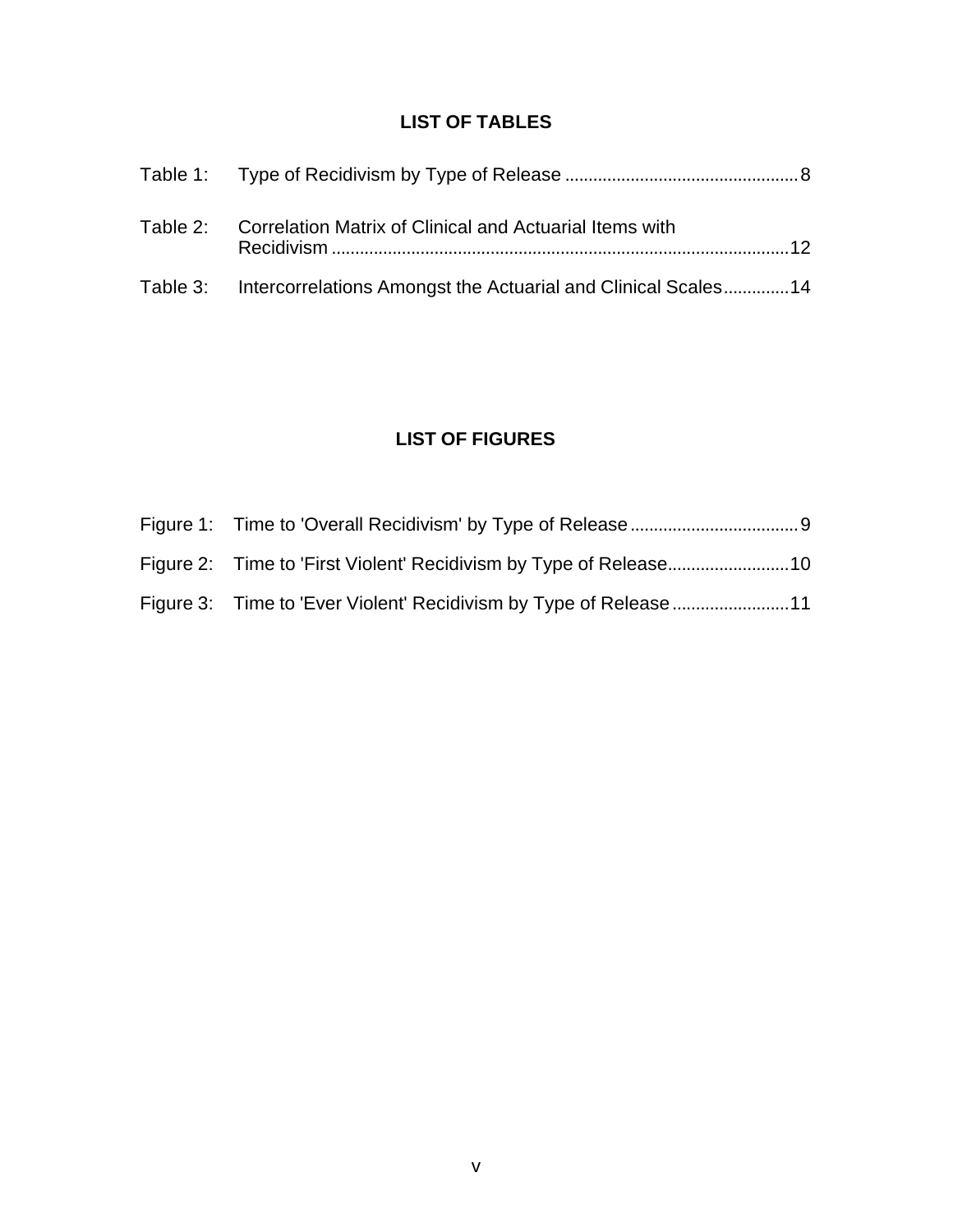### **INTRODUCTION**

The accurate prediction of violent recidivism remains a somewhat elusive concept – one that relies on the ability of mental health professionals to integrate clinical judgements of risk with statistical estimates obtained from actuarial risk assessment instruments (Serin, 1995). An important consideration is the risk a particular individual poses to re-offend generally and violently. Consequently, law in Canada requires that offenders convicted of a Schedule I offence (violent or sexual) must undergo a risk assessment prior to hearings for discretionary release. Courts, parole boards, and correctional personnel depend on this information to assist in decisions at key points in the criminal justice process. Due to the impact of these decisions on the offender and society in general, it is imperative that the assessments be reliable and valid. As such, the predictive validity of risk assessment instruments and clinical protocols has generated considerable interest.

Overall, clinical predictions of risk have been consistently weak (Menzies, Webster, & Sepejak, 1985; Pollock, McBain, & Webster, 1989). For instance, concordance among disciplines (psychiatrists, social workers, psychologists, correctional officers, and nurses) in their opinions regarding risk is insubstantial (Sepejak, Menzies, Webster, & Jensen, 1983). Moreover, clinicians' predictions of violence were similar to predictions made by those who code the data (Menzies, Webster, McMain, Staley, & Scaglione, 1994).

Actuarial instruments have demonstrated relatively good predictive power for both general and violent recidivism. The Psychopathy Checklist-Revised (PCL-R; Hare, 1991) correctly classifies 77% of violent men offenders (Harris, Rice, & Cormier, 1991) and is equally efficient at predicting violence among individuals with psychiatric disorders, such as schizophrenia (Rice & Harris, 1992). The Statistical Information on Recidivism scale (SIR; Nuffield, 1982), has demonstrated similarly good predictive power for general recidivism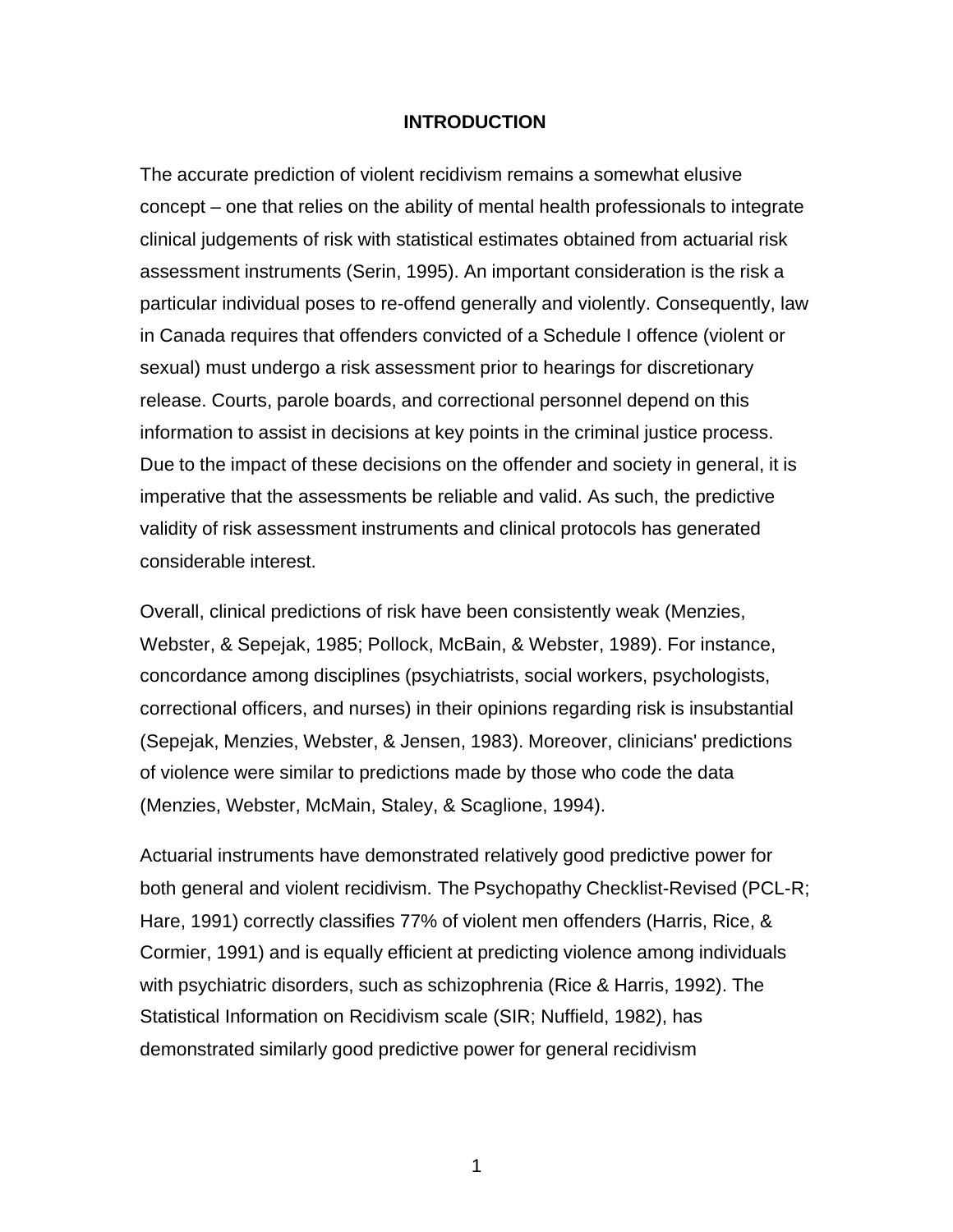(Bonta, Harman, Hann, & Cormier, 1996) but somewhat less robust in predicting violent recidivism (Bonta & Hanson, 1995; Serin, 1996).

Predicting the risk an offender poses to recidivate may be enhanced by combining the outcomes from actuarial risk assessments with clinical judgements (Serin, 1995). At the discretion of the clinician, the Violence Prediction Scheme (Webster, Harris, Rice, Cormier, & Quinsey, 1994) for instance, has embedded within it the option of modifying the actuarial results by 10% in either direction.

The purpose of this research was two fold: to determine the outcome of the release decisions among violent offenders and to compare the efficacy of clinical and actuarial assessments in predicting general and violent recidivism. This study is unique in several aspects. First, the clinicians were forensic psychiatrists with extensive experience working with offenders. Second, their contact with the offenders was for risk assessment. Third, they performed comprehensive assessments involving detailed case file information, actuarial scales, and semistructured interviews. Fourth, the assessments were part of operational practice with none of the promises of confidentiality inherent in research. Finally, all of the offenders referred for assessment were deemed potentially dangerous because of a violent index offence. As such, the sample should yield a high base rate of violent recidivism relative to a random sample of released offenders.

During 1989 and 1990, pre-release psychiatric assessments of 260 offenders were completed. As of December 1997, this sample had been at risk for recidivism for up to 7 or 8 years. This study investigated three outcomes: recidivism by type of outcome (violent versus non-violent); recidivism by type of release (parole versus statutory release); and the unique and additive effects of clinical and actuarial risk assessment strategies in predicting recidivism. It was hypothesized that those released on parole would have lower recidivism rates and reoffend less seriously than those on statutory release. Furthermore, actuarial instruments were hypothesized to surpass clinical judgements in their utility for the prediction of recidivism.

2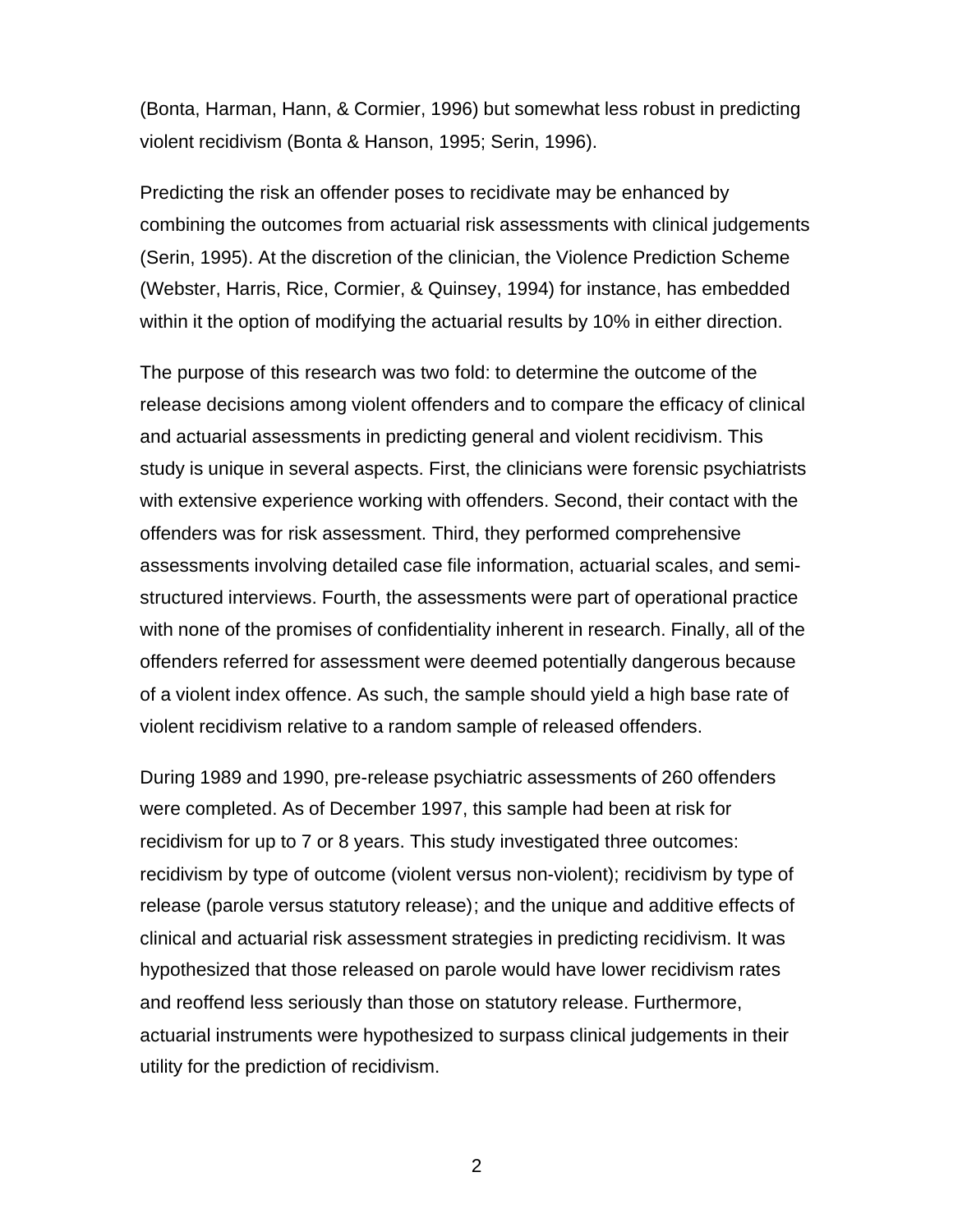### **METHOD**

Psychiatric assessments were completed by psychiatrists at the Clarke Institute of Psychiatry in Toronto, Ontario. All Schedule I offenders presenting for preparole review during 1989 and 1990 were included in the present research. The purpose of the assessment was to evaluate the offenders' current emotional stability, the risk they posed to re-offend, and to make recommendations on how to minimize or manage that risk. Risk was determined using three methods: (1) an overall risk appraisal rating that reflected the psychiatrists' clinical perception of risk, (2) a composite clinical score consisting of numerous clinical indicators, and (3) two actuarial risk assessment instruments.

### **Participants**

This study consisted of 260 violent men offenders incarcerated in the Ontario region during 1989 and 1990 and who were referred to the Clarke Institute of Psychiatry for a pre-parole assessment. The index offences ranged from assault to murder. The majority of the sample was single (61.8%). The racial composition was 83.3% Caucasian, 8.2% Black, 6.0% Aboriginal, and 1.3% Oriental.

### **Measures**

## *Overall Risk Appraisal*

The psychiatrists rated the offender on a scale from 0 to 5 reflecting the individuals' probability of re-offending upon release. The scores were interpreted as follows: 0 reflected "no risk to the community"; 1 reflected a "minimal risk to the community"; 2 reflected "no psychiatric contraindication to gradual release as planned"; 3 reflected "management in the community is minimal and likely difficult"; 4 reflected "no optimism regarding his ability to remain crime free"; and 5 reflected "extreme concern about his risk for future violence".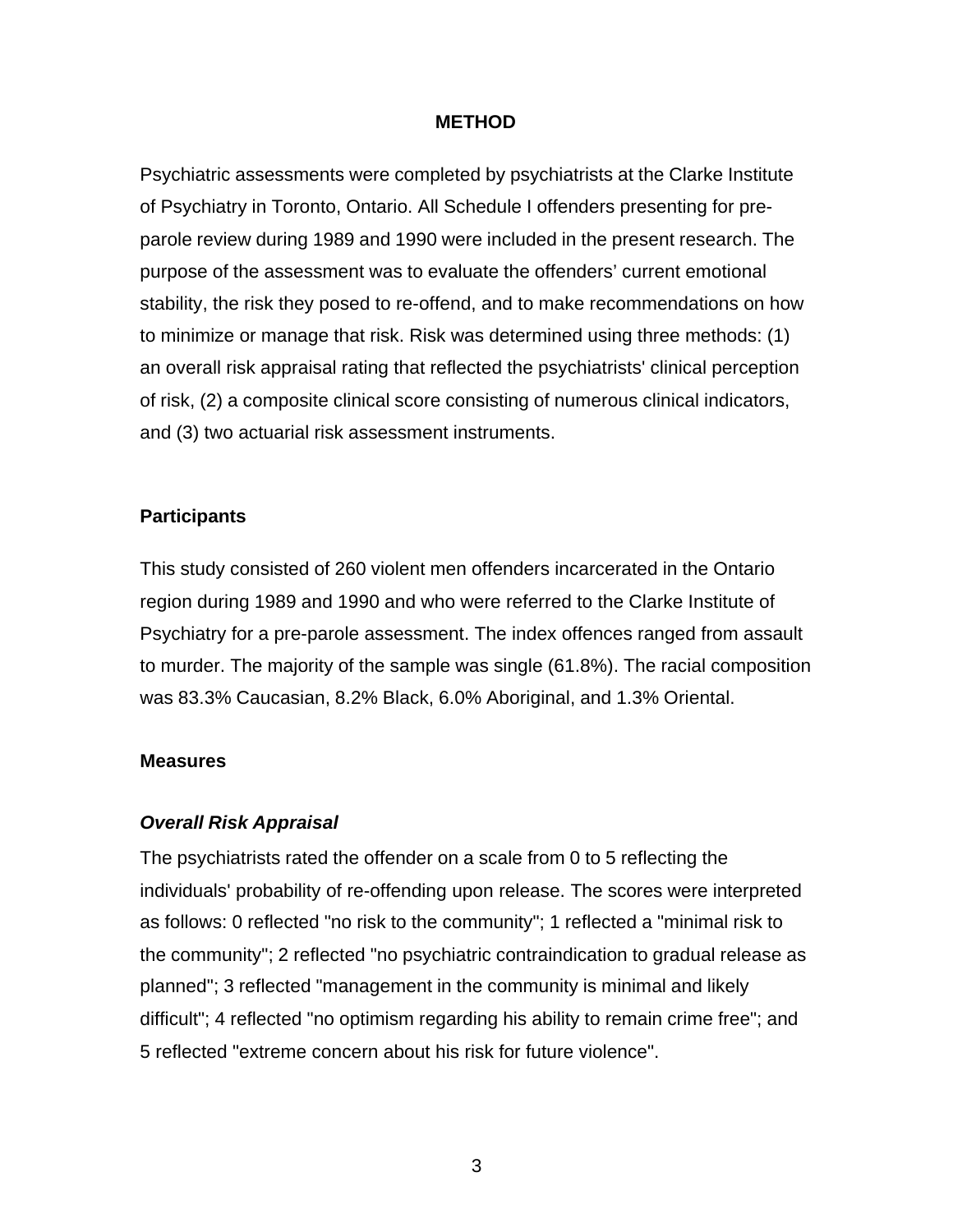# *Composite Clinical Score*

Nine items thought to predominantly reflect clinical impressions were selected from a list of variables coded from the psychiatrists' clinical files. The presence or absence of these items was coded on a 2-point scale where 0 reflected the absence and 1 the presence of the item. The scores on these items were summed to provide an overall composite clinical score. A higher score on this scale reflects a higher risk. The items are as follows:

- 1. overall psychopathology in the institution (excellent, poor)
- 2. overall attitude in the institution (excellent, poor)
- 3. recent attitude (improving, deteriorating)
- 4. thought to be preoccupied with weapons, martial arts, or violent media (yes/no)
- 5. pro-criminal thoughts or attitudes noted (yes/no)
- 6. lack of insight noted (yes/no)
- 7. empathy or remorse expressed (yes/no)
- 8. thought to display antisocial personality disorder (yes/no)
- 9. other professional opinion (positive, negative)

## *Actuarial Scales*

The SIR (Nuffield, 1982) is a 15-item actuarial scale based on static risk factors used to assess risk of re-offending. Total scores range from –27 to +30 with lower scores reflecting a higher risk of recidivism. The Psychopathy Checklist-Revised (PCL-R; Hare, 1991) measures the degree to which an individual displays the prototypical characteristics of a psychopath, as described by Cleckley (1941). The PCL-R is a 20-item scale consisting of two factors, one representing an antisocial and irresponsible lifestyle and the other representing an affective and interpersonal style. Normally, the PCL-R is completed following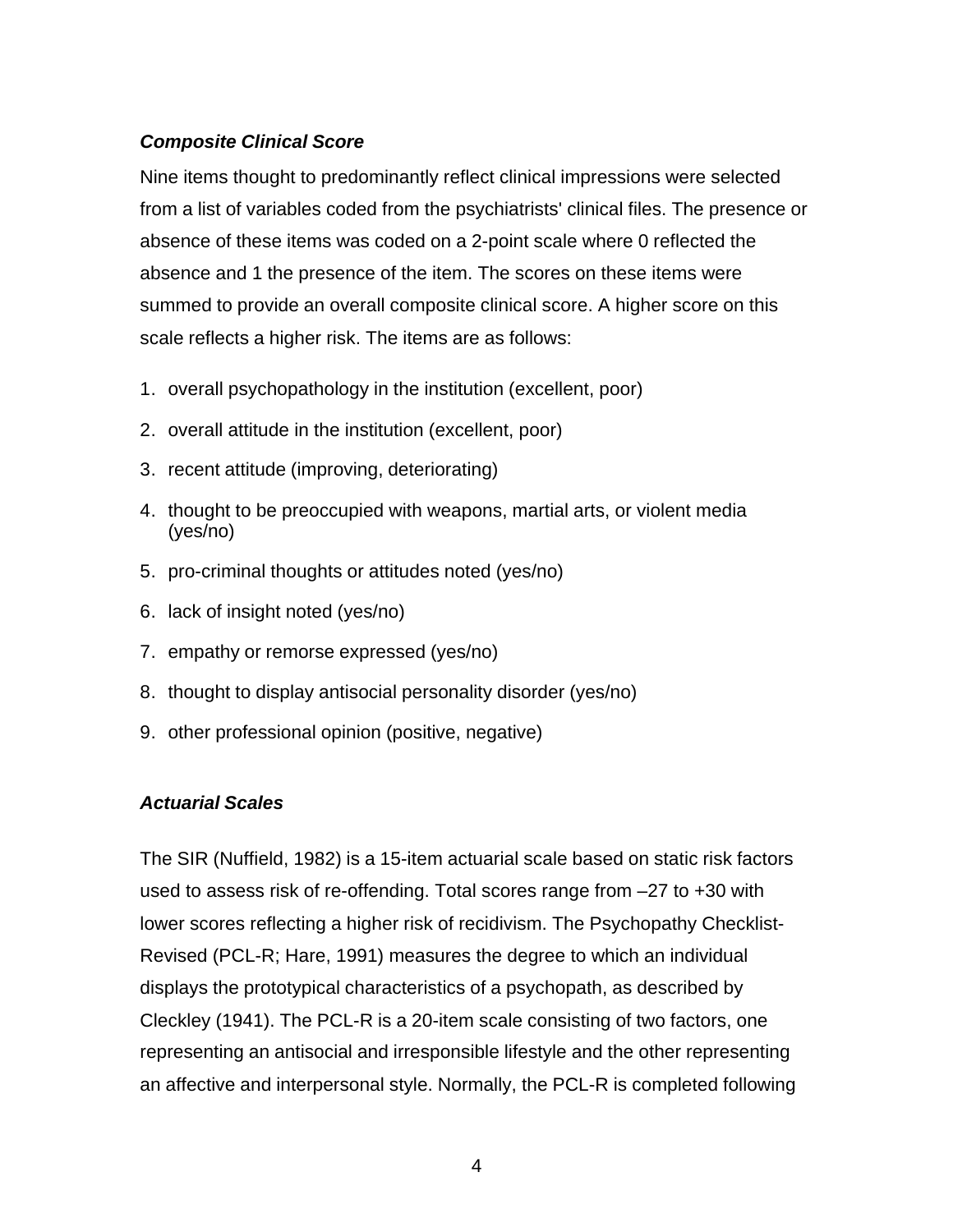a file review and semi-structured interview. However, following training on the PCL-R, the clinicians performed a clinical judgement regarding the degree to which they thought these individuals displayed psychopathic characteristics (referred to as the PCL-estimate), rather than using the fully validated version of the PCL-R. Each offender was rated by the psychiatrists on a 7-point scale ranging from 0 (no psychopathy noted) to 6 (definite psychopathy noted).

### *Outcome Data*

Recidivism in this study was assessed in 3 ways:

- 1. "overall recidivism: refers to either violent or nonviolent;
- 2. "first violent" refers to the first re-offence being violent in nature; and
- 3. "ever violent" refers to ever being convicted for a violent offence during the follow-up period.

For the purpose of this study, violence was defined as any conviction that involved harm, or the potential for harm, to another individual including robbery. In order to determine whether this sample of violent offenders acted violently at some point in the follow-up period (rather than just the first offence being violent) any conviction for a violent act was coded as 'ever violent'. Although this variable does not take into consideration time spent incarcerated for other convictions, it does provide a rough estimate of whether the offender eventually recommits a violent act. The primary source of the outcome data was obtained from the Fingerprint Service of the Royal Canadian Mounted Police (RCMP). The Offender Management System (OMS) at Correctional Service of Canada was consulted if clarification regarding type of release was required.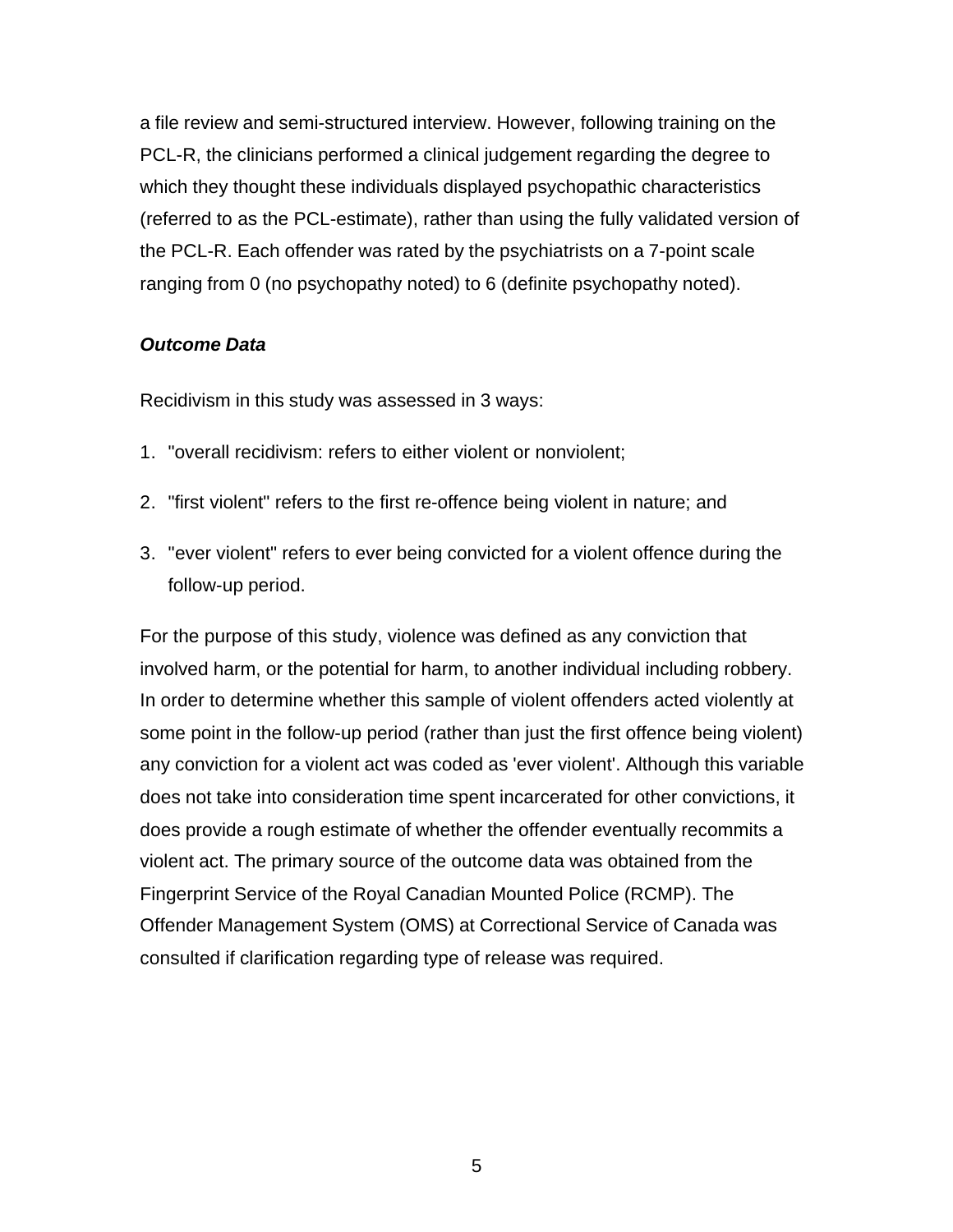# **Procedure**

The Fingerprint Serial number (FPS) was obtained from the Clarke Institute of Psychiatry. These numbers were matched with the RCMP and the OMS databases in order to obtain information regarding release decisions and reconvictions. Any event for which the offender was reincarcerated (including technical violations) was coded as a failure and the time (in months) from release to the occurrence of this event was calculated. This failure was then determined to be either violent or non-violent.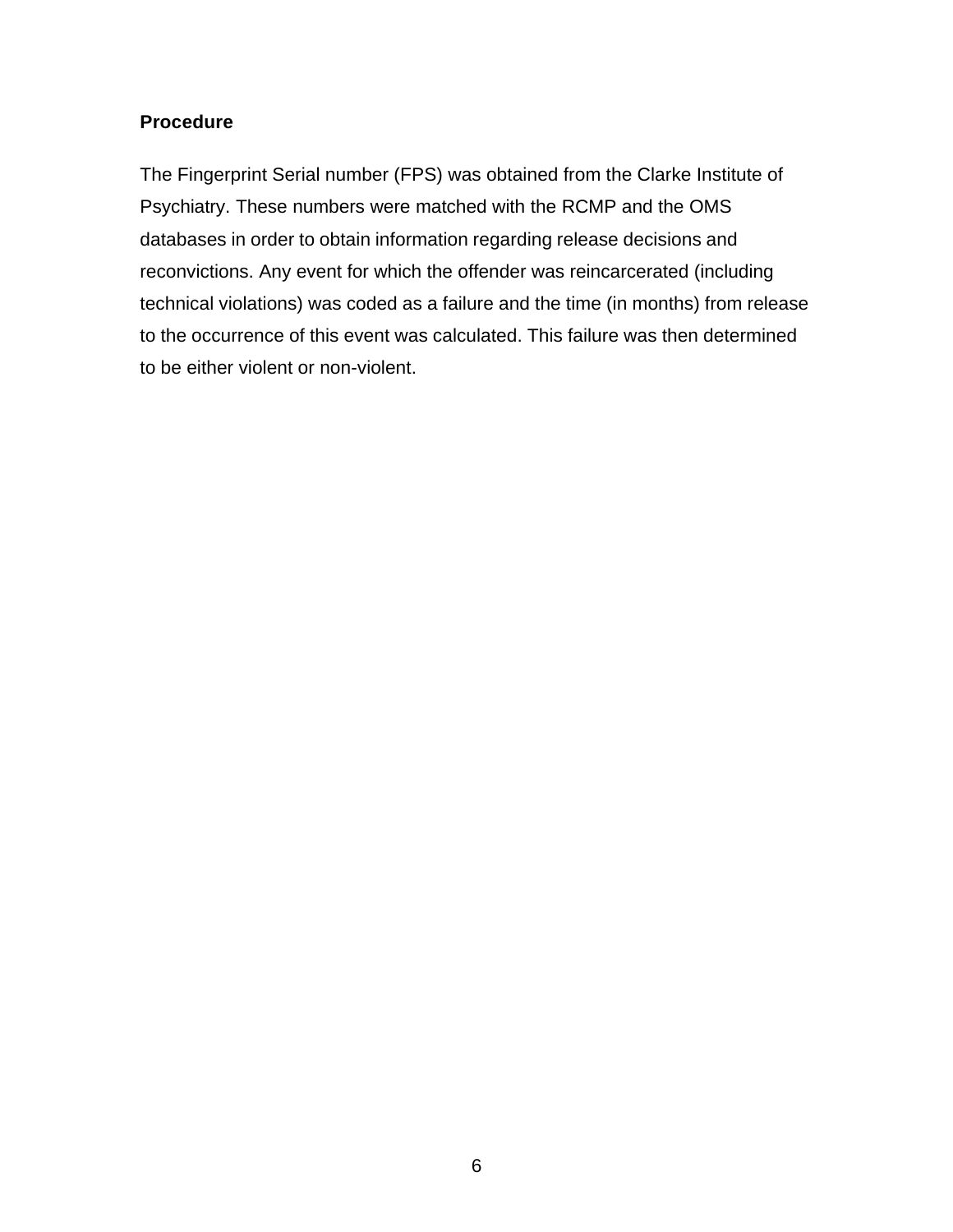#### **RESULTS**

#### **Recidivism by Type of Outcome**

Of the 260 offenders included in this study, 27 FPS numbers were unidentifiable, 94 were released on some form of parole, 110 were released at the statutory date, 1 was detained until warrant expiry, and 28 remained detained at the time of this follow-up. Of the 205 offenders at risk of recidivating, 55.1% ( $n = 113$ ) recidivated and 44.9% did not recidivate  $(n = 92)$ . Overall, 32.7% of those who recidivated (*n* = 37) committed a violent offence as their first re-offence consisting primarily of assault (51.4%), possession of weapons (18.9%), robbery (13.5%), and threats (8.1%). The incidence of violence doubles (66.4%) when recidivism is measured as "ever violent" of which most were assaults (53.3%), robbery (18.7%), or possession of weapons (10.7%).

#### **Recidivism by Type of Release**

Referring to Table 1, those released on parole recidivated significantly less often than those on statutory release ( $\boldsymbol{c^2}$  = 17.00,  $\boldsymbol{\mathcal{p}}$  < .001). Although those on statutory release did not commit more violent offences on their first re-offence  $(c^2$  = .15, *ns*) they did commit significantly more violent offences ever in their release history ( $c^2$  = 5.34, *p* < .05).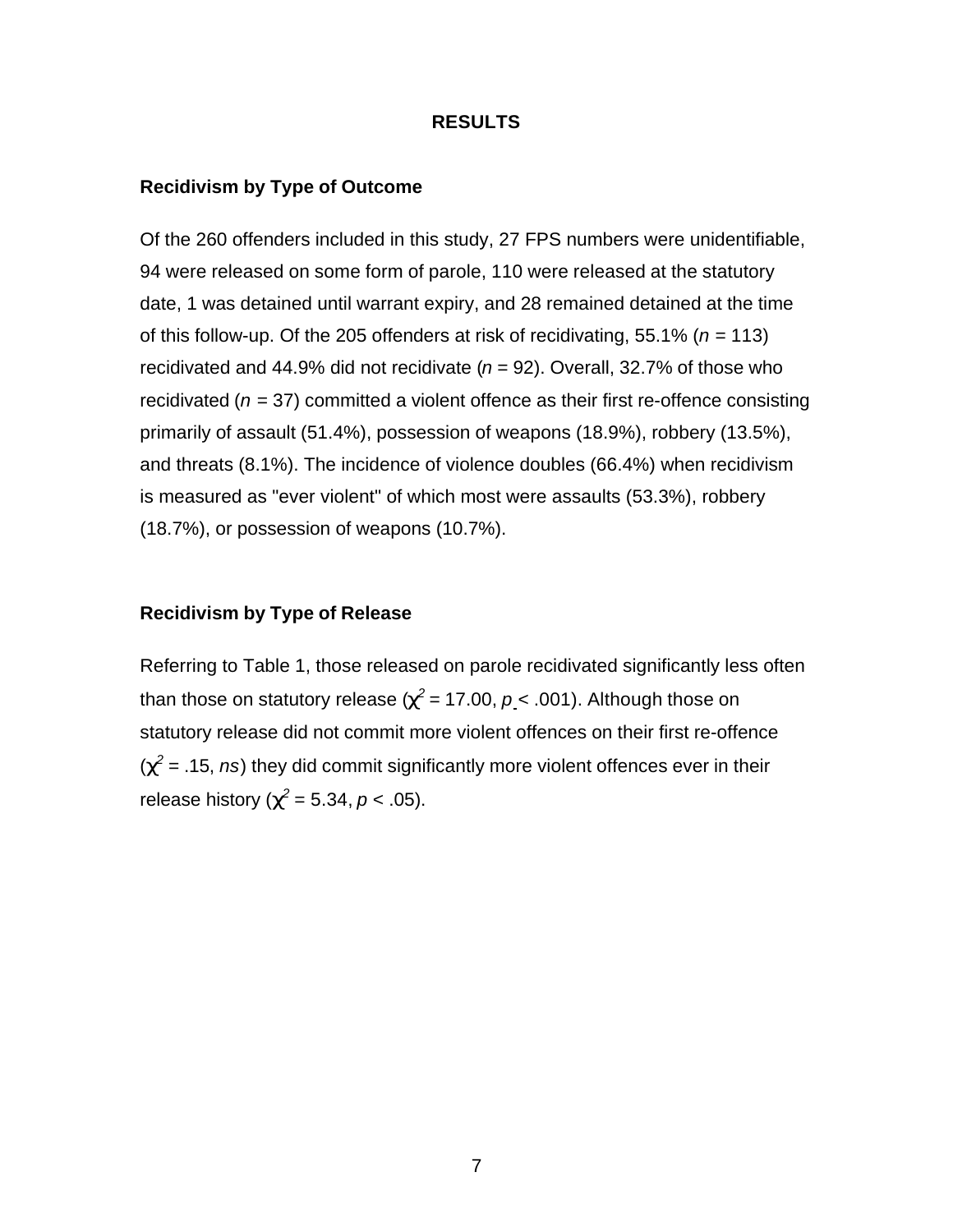|                          | Recidivism  |             |  |
|--------------------------|-------------|-------------|--|
|                          | Yes         | No          |  |
| <b>Overall</b>           | 112         | 92          |  |
| Parole                   | 37 (18.14%) | 57 (27.94%) |  |
| <b>Statutory Release</b> | 75 (36.76%) | 35 (17.16%) |  |
| <b>First Violent</b>     | 36          | 76          |  |
| Parole                   | 11 (9.82%)  | 26 (23.21%) |  |
| <b>Statutory Release</b> | 25 (22.32%) | 50 (44.64%) |  |
| <b>Ever Violent</b>      | 74          | 38          |  |
| Parole                   | 19 (19.96%) | 18 (16.07%) |  |
| <b>Statutory Release</b> | 55 (49.11%) | 20 (17.86%) |  |

# **Table 1. Type of Recidivism by Type of Release**

To determine whether those on statutory release differed from those on parole in terms of their rate of recidivism, a survival analysis was performed. This statistical technique was used to determine the average time spent in the community prior to recidivating given certain predictor variables and controlling for unequal time to fail. The Kaplan-Meier method was used to obtain the survival curves and the log rank statistic was used to test difference between the curves. In this analysis three survival curves were performed.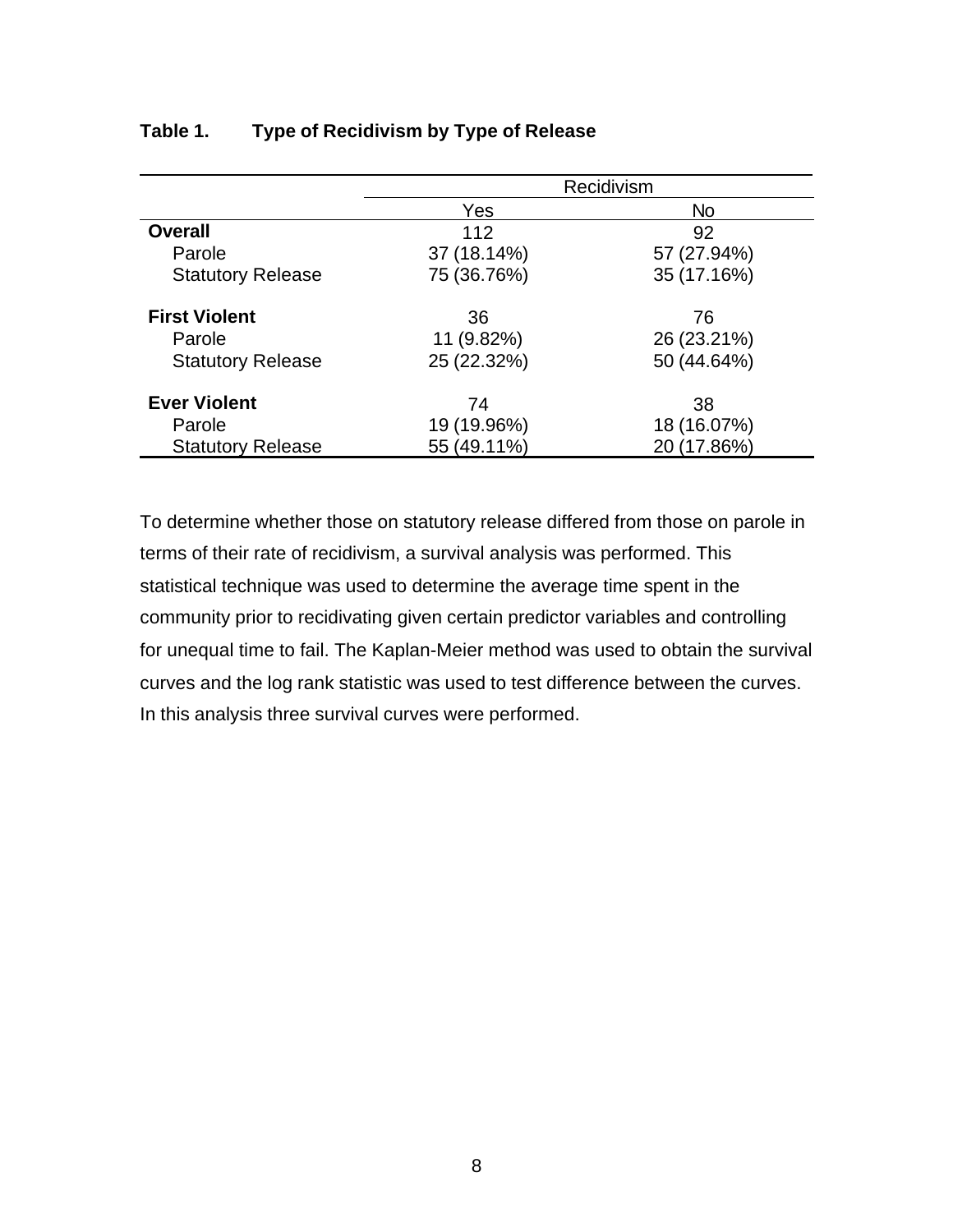**Figure 1. Time to "Overall Recidivism" by Type of Release**



Referring to Figure 1, those on statutory release were less successful than those on parole for "overall recidivism" ( $c^2$  = 20.07,  $p$  < .0001). The mean survival time in months was 51 (*SE* = 2) for those on parole and 40 (*SE* = 3) for those on statutory release.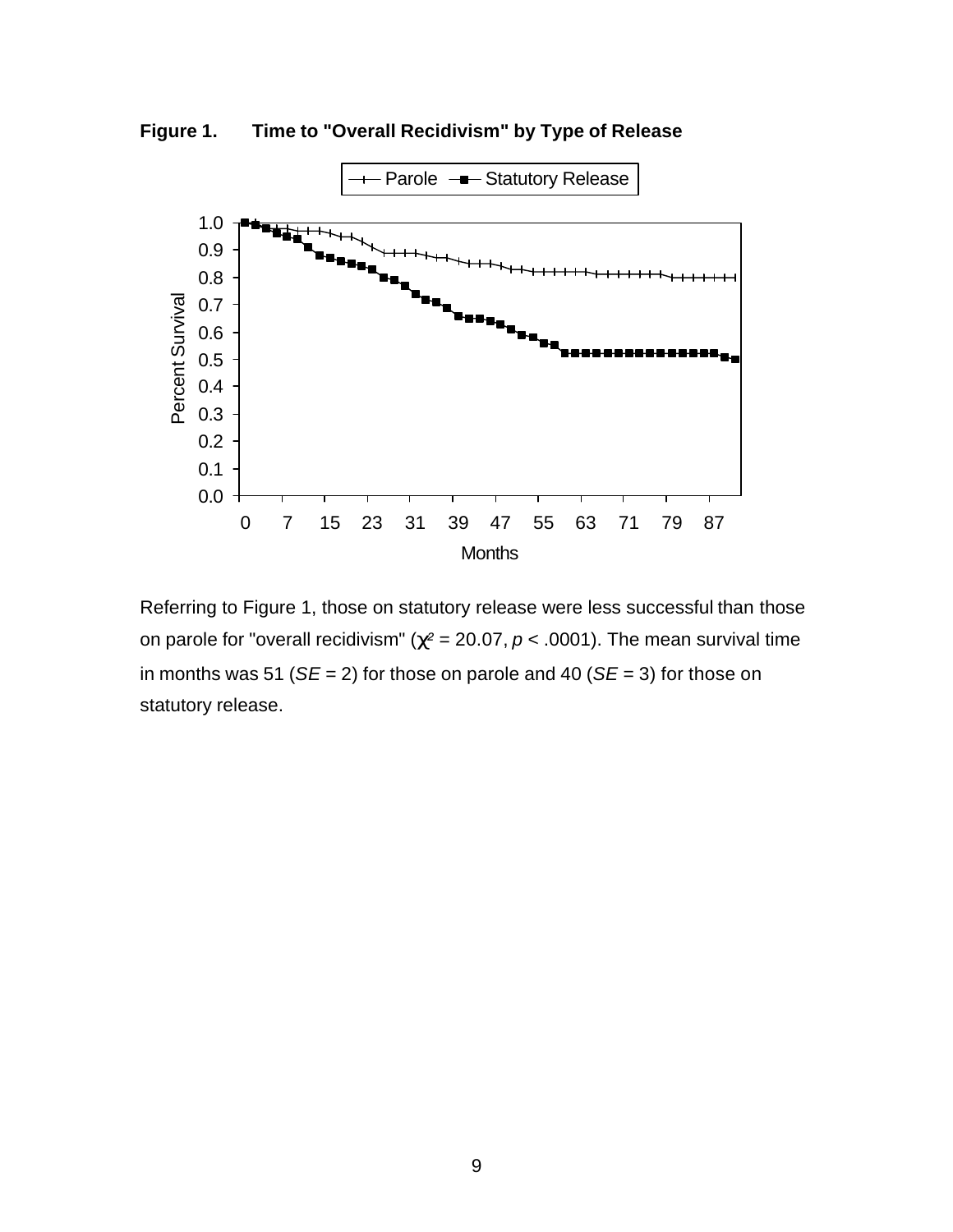**Figure 2. Time to "First Violent" Recidivism by Type of Release**



Although the groups did not differ according to the number of offenders who's first recidivism was violent ("first violent"), they did differ according to their time to recidivate. Those on statutory release had a first reoffence of a violent nature sooner than those on parole ( $c^2$  = 4.23,  $p$  < .05; see Figure 2). The mean survival time for those on parole was 61 (*SE* = 2) and for those on statutory release was 51 ( $SE = 2$ ).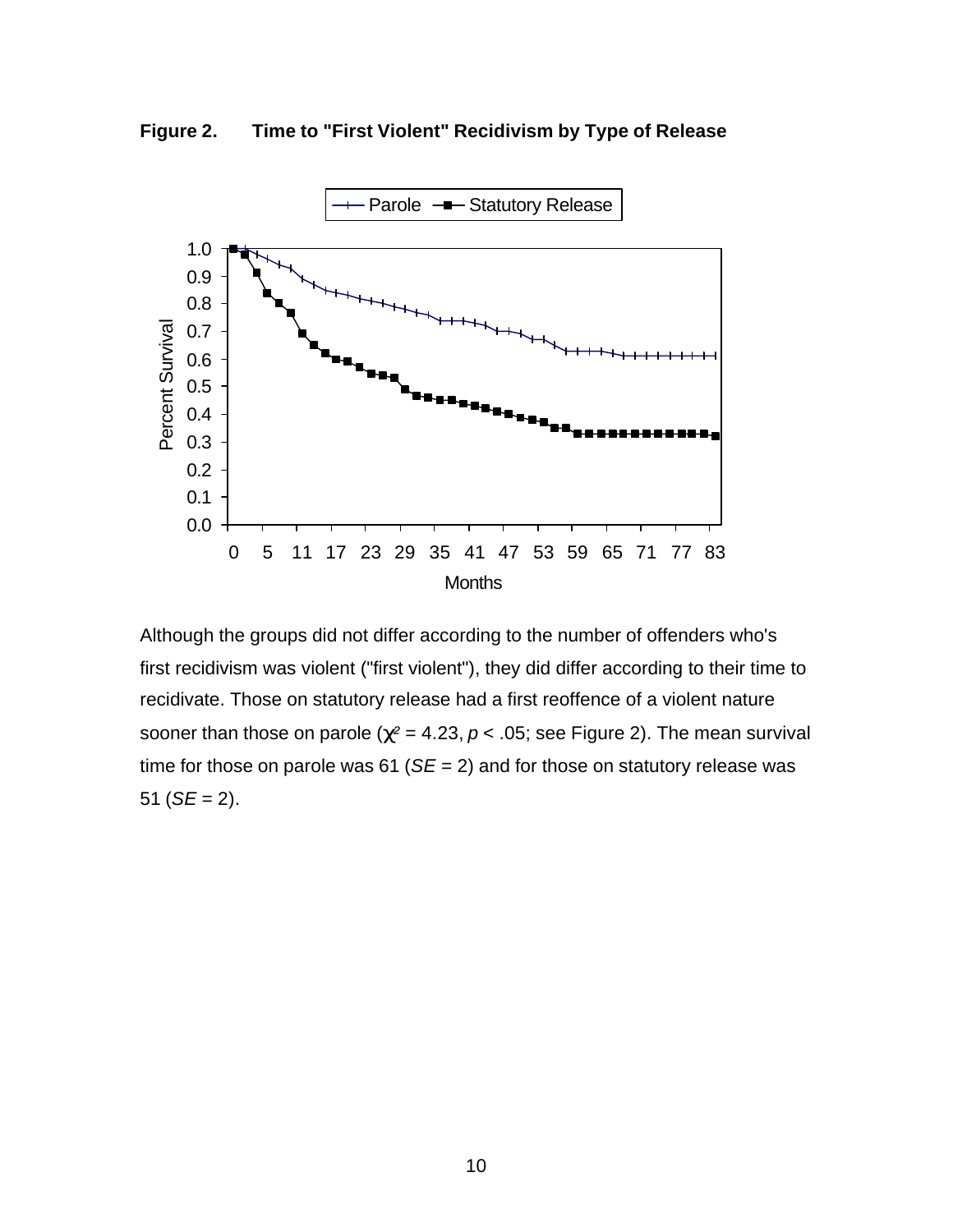



A similar pattern existed when violent behavior at some point after release was the outcome measure ("ever violent"). Those on statutory release recidivated sooner than those on parole ( $c^2$  = 18.80,  $p$  < .0001; see Figure 3), with the mean survival time for those on parole ( $M = 69$ ;  $SE = 2$ ) higher than on statutory release ( $M = 62$ ;  $SE = 3$ ).

### **Clinical Risk Assessment**

The clinical items listed in Table 2 were independently correlated with the outcome measures. While very few were correlated with overall recidivism, none of them correlated with violent recidivism (both "first" and "ever"). The composite clinical score was calculated by summing the clinical items. The mean composite clinical score was 3.88 (*SD* = 1.21). While this score was correlated with "overall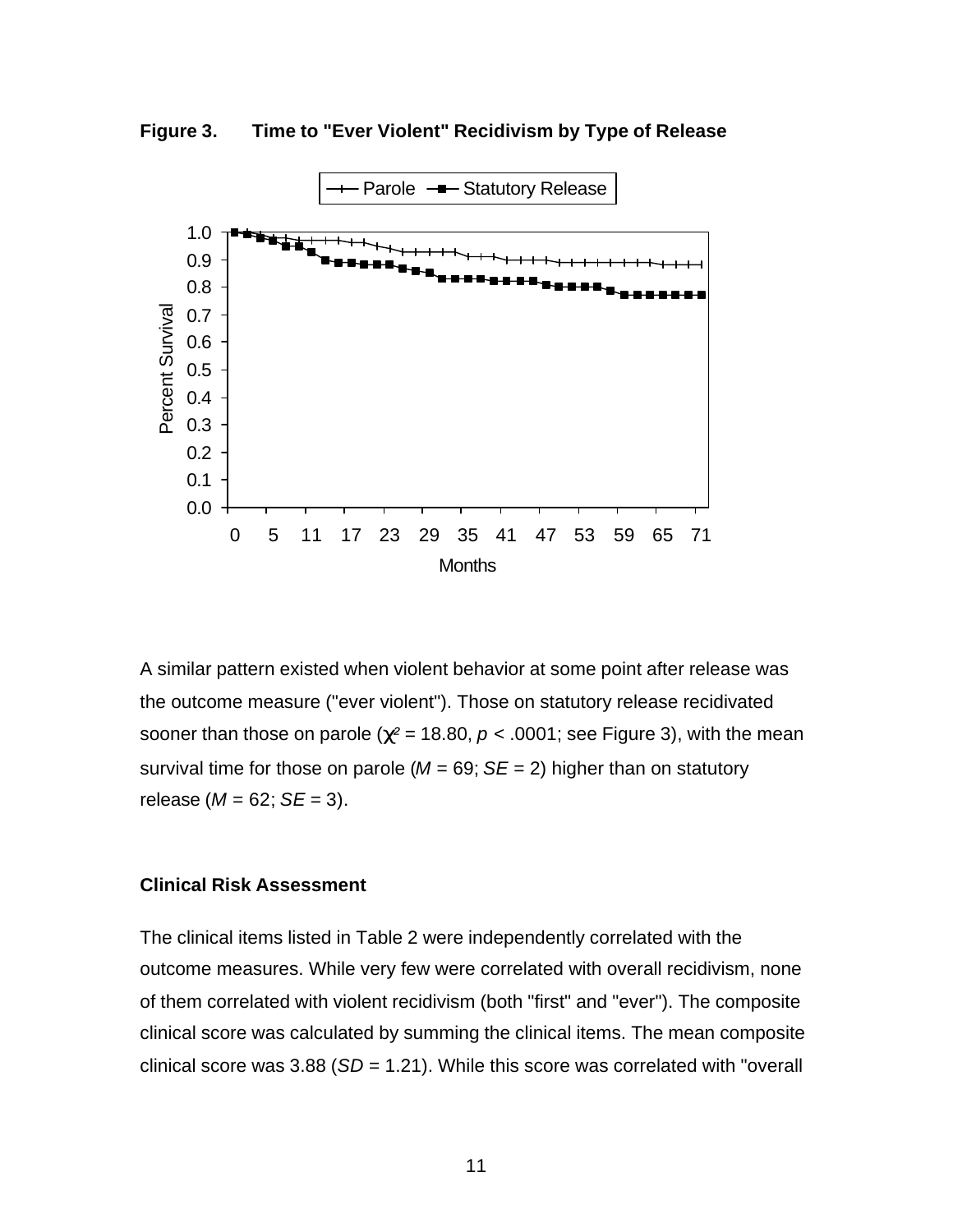recidivism" (*r* = .24), it was uncorrelated with "first violent" (*r* = -.06) or "ever violent" (*r* = .13) recidivism.

In order to strengthen the clinical relation with the outcome measures, a revised composite clinical score was developed using only the items that significantly correlated with the outcome measure (APD, recent attitude, and other professional opinion). The mean score on this revised measure was 1.89 with a standard deviation of .83. Although this revision strengthened the relation with overall recidivism (*r* = .29) it had no effect on the relation with violent recidivism.

|                            | Overall    | 1 <sup>st</sup> Recidivism | Ever    |
|----------------------------|------------|----------------------------|---------|
|                            |            |                            |         |
|                            | Recidivism | Violent                    | Violent |
| <b>Clinical Items:</b>     |            |                            |         |
| Overall psychopathology    | .02        | $-.01$                     | .17     |
| Overall attitude           | .06        | $-0.06$                    | .01     |
| Recent attitude            | $.18*$     | .00                        | .01     |
| Preoccupation              | $-.05$     | $-.03$                     | .03     |
| Criminal thoughts          | .11        | $-.11$                     | $-.11$  |
| No insight                 | $-0.06$    | $-.10$                     | .11     |
| Remorse                    | .10        | $-0.05$                    | .05     |
| APD                        | $.24**$    | .06                        | .05     |
| Other professional opinion | $.14*$     | .01                        | .08     |
| Composite clinical score   | $.24**$    | $-0.06$                    | .13     |
| Composite -revised         | $.29**$    | .05                        | .09     |
| <b>Risk statement</b>      | .07        | .00                        | .08     |
| <b>Actuarial:</b>          |            |                            |         |
| <b>SIR</b>                 | $-0.36**$  | .08                        | $-.11$  |
| <b>PCL</b> - estimate      | $.14*$     | $-.01$                     | .16     |

# **Table 2. Correlation Matrix of Clinical and Actuarial Items with Recidivism**

 $\frac{1}{\sqrt{p}}$  *p* < .05, \*\* *p* < .001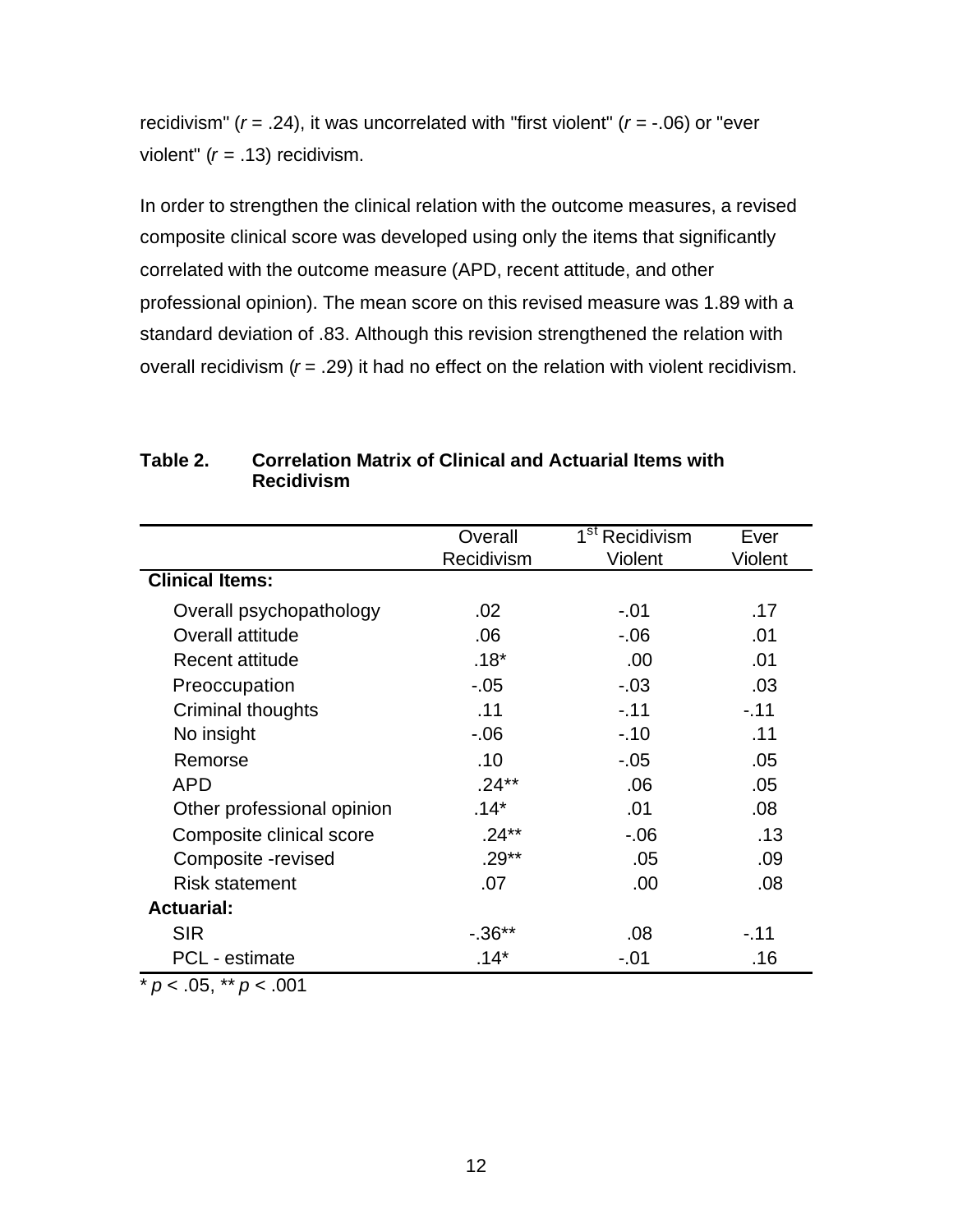The clinicians' global rating of risk was correlated with the outcome measures to determine whether their impressions were accurate. The mean risk statement score was 2.41 (*SD* = 1.96) and was unrelated to any of the outcome measures. Based on this global rating of risk, the clinicians' were not accurate in predicting outcome.

# **Actuarial Risk Assessment**

The mean SIR score for this sample was 0.13 (*SD* = 9.22; range of scores from -22 to 25). The SIR was significantly correlated with 'overall recidivism' (*r* = -0.36; see Table 2), however it was unrelated to both measures of violent recidivism.

It is worth noting that the liberal method of measuring violent recidivism ("ever violent") did shift the relation with the SIR in the expected direction (from 0.08 to -0.11).

The mean PCL-estimate was 3.11 with a standard deviation of 1.00 (range of scores from 0 to 6)<sup>1</sup>. The PCL-estimate correlated significantly with overall recidivism (*r* = 0.14) but was unrelated to both measures of violent recidivism. Therefore, the actuarial assessments, similar to the composite clinical score, were related to overall recidivism but not violent recidivism.

## **Intercorrelations**

 $\overline{a}$ 

In order to determine whether the actuarial and the clinical assessments were independent, the scales were inter-correlated. Referring to Table 3, with the exception of the relation between the composite-revised and both the PCL-estimate and risk statement, all measures of risk were highly intercorrelated.

<sup>&</sup>lt;sup>1</sup> Clinicians rated 2 out of the 260 offenders as high in psychopathic characteristics.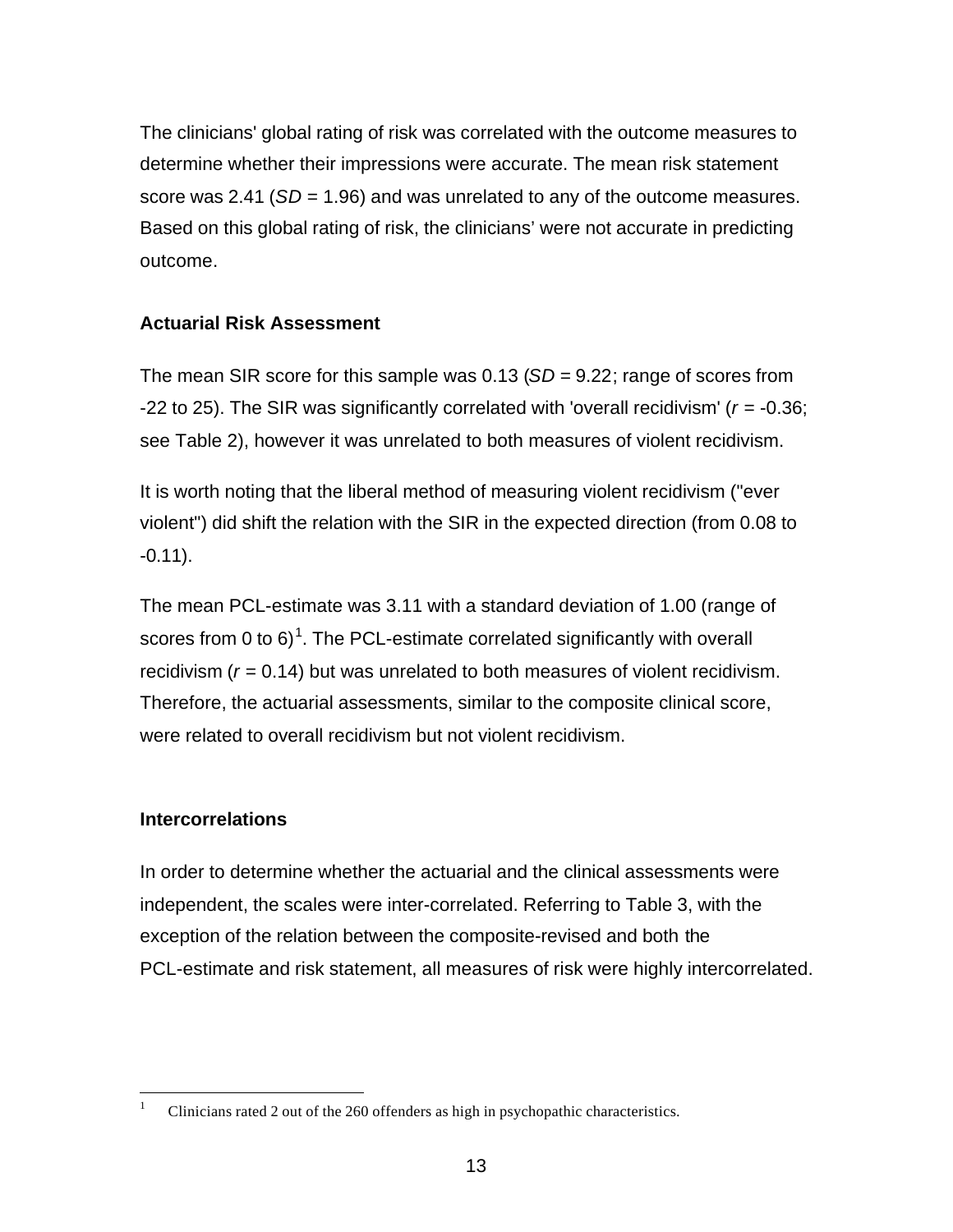This suggests that the measures are somewhat consistent with each other but not independent pieces of information. This is in fact expected since specific items (e.g., lack of remorse, lack of insight) might contribute to more than one of the measures. The reduced intercorrelation with the use of the revised-composite score suggests that it may be better able to predict outcome when combined with other risk measures.

|                       | <b>SIR</b> | PCL-<br>estimate | <b>Risk statement</b> | Composite |
|-----------------------|------------|------------------|-----------------------|-----------|
| <b>SIR</b>            | 1.00       |                  |                       |           |
| PCL-estimate          | $-.37***$  | 1.00             |                       |           |
| <b>Risk statement</b> | $-.30**$   | $.15*$           | 1.00                  |           |
| Composite             | $-.43**$   | $.29**$          | $.33**$               | 1.00      |
| Composite-revised     | $-0.26**$  | .13              | .13                   | .62**     |

**Table 3. Intercorrelations Amongst the Actuarial and Clinical Scales**

 $* p < .05, ** p < .0001$ 

## **Predicting Recidivism**

The risk measures that demonstrated some independence were entered into a logistic regression to determine their independent and additive ability in predicting "overall recidivism". This procedure was not followed for predicting violent recidivism since the predictors were unrelated to those outcome measures. Thus, the following variables were entered: risk statement, revised composite clinical score, SIR, and the PCL-estimate.

To assess the ability of the clinical predictors on their own (risk statement and composite-revised) to predict overall recidivism, a forward logistic regression was performed. The revised composite clinical score was the only variable to significantly predict overall recidivism ( $c^2$  = 19.39,  $p$  < .0001) with an odds ratio of 2.27. The ability of the model consisting of only the revised composite clinical score to accurately predict recidivism was 53.2%.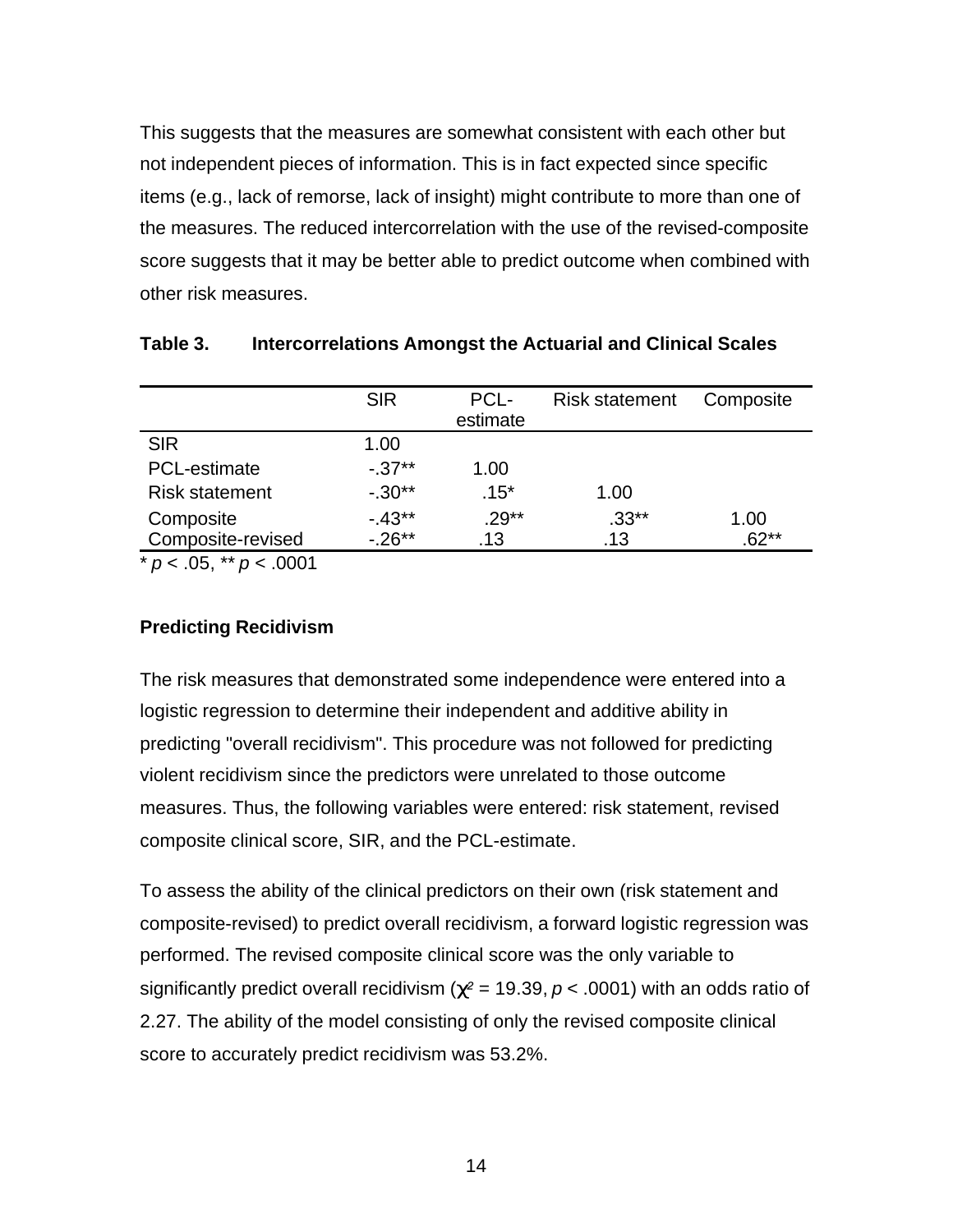To assess the ability of the actuarial instruments on their own (SIR and PCL–estimate) to predict overall recidivism a forward logistic regression was performed. The SIR was the only variable to significantly predict overall recidivism ( $c^2$  = 26.38,  $p < .0001$ ) with an odds ratio of 0.92. The ability of the model consisting of only the SIR score to predict the occurrence of recidivism was 68.3%, stronger than the revised composite clinical score on its own.

In order to determine the additive nature of the clinical and actuarial risk measures, all were entered simultaneously into a forward logistic regression. The results demonstrate that the SIR and the revised composite clinical score were significant predictors of overall recidivism. The SIR entered first ( $c^2$  = 25.67,  $p$  < 0.0001) with an odds ratio of 0.93, followed by the addition of the revised composite clinical score ( $c^2$  = 11.67,  $p$  < 0.001) with an odds ratio of 1.95. The accuracy of predicting recidivism using the model consisting of these two variables was 74.2%. Thus the combination of an actuarial instrument with a rough estimate of clinical impressions was more accurate in the prediction of recidivism than either on it's own.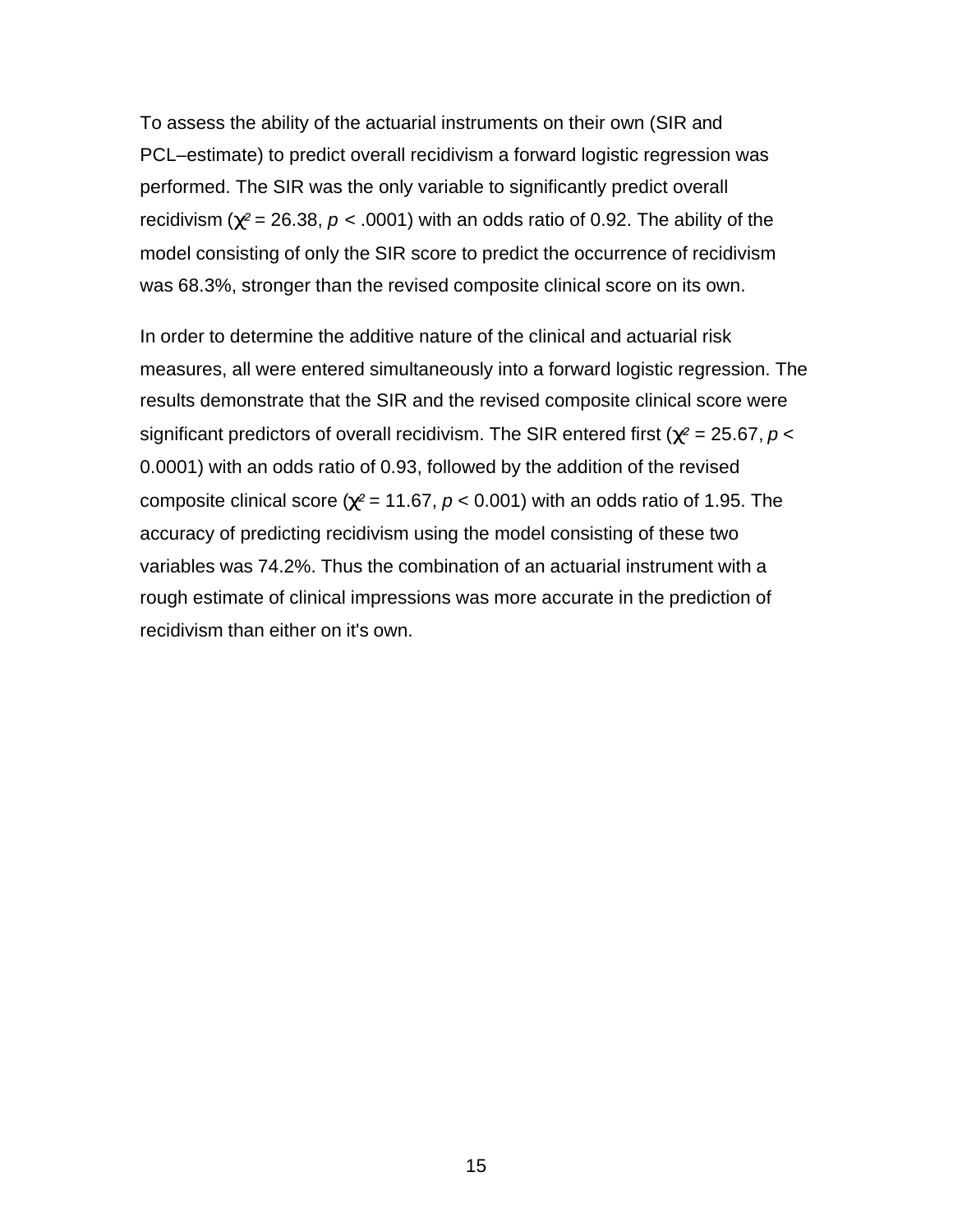#### **DISCUSSION**

Consistent with other literature on recidivism and type of release (Grant, 1996; Motiuk, Belcourt & Bonta, 1995; Larocque, 1998) the results of this study suggest that those who are released on parole recidivate less often and survive longer in the community both overall and violently than those on statutory release. This supports the practice of detaining higher risk individuals until statutory release and granting those of lower risk conditional release. Whether these findings are inherent in the type of release the offender is being granted or in the offender himself cannot be determined with this type of analysis. However, suffice it to say that it is likely an interaction between the type of release and some other personality/lifestyle component of the offender that determines what type of release they get and the likelihood of being successful.

Just over half of this sample of high risk and violent offenders recidivated during the course of the seven year follow-up period. One-third of the sample's first reoffence was violent while two-thirds of the sample committed another violent offence at some point during the follow-up period. Clearly this sample of men are at an extremely high risk of not only recidivating but of being violent in the future.

Since clinicians are often criticized for their inability to accurately predict recidivism this study was designed to compare two ways for the clinician to determine risk. The first was to use a global assessment of risk that the clinicians rated on a scale from 0-5. This method was compared to the second method, which was to create a composite clinical score derived from several clinicallybased items coded from the psychiatrists' clinical files. The results illustrated that in the prediction of overall recidivism, the revised-composite score was more effective than the global statement of risk. However, the low level of concordance suggests that this method is not highly accurate at predicting overall recidivism.

In the prediction of 'overall recidivism' the SIR outperformed the PCL-estimate. This unusual finding emphasizes a fundamental problem with the manner in which psychopathy was assessed and is supported by two counterintuitive

16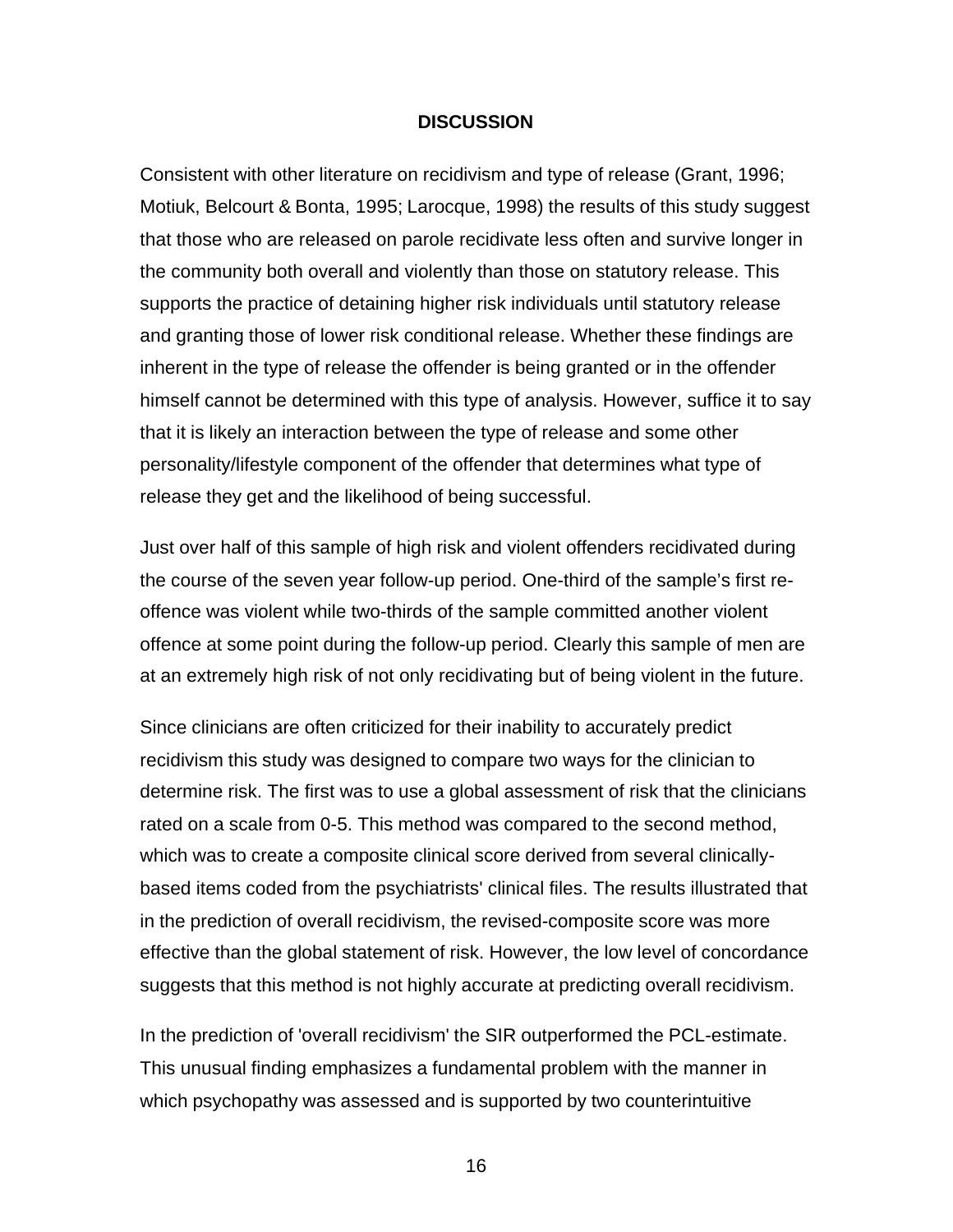results. The first was a low correlation between the PCL-estimate and both general and violent recidivism. Extensive research (see Hare, 1998, for review) has consistently demonstrated that the PCL-R is strongly related to overall and violent recidivism. Second, given the high base rate of violence in this sample it is expected that a similarly high base rate for psychopathy would be noted. The clinicians, however estimated that only 2 individuals were high in psychopathic characteristics when base rates (20-30%; Hare, 1998) would project that at least 52-78 offenders would meet that criteria. The psychiatrists drastically underestimated the prevalence of psychopathy by using a short cut, resulting in reduced predictive accuracy. Thus, the results imply that clinical impressions of psychopathy should not be used as a replacement to the fully validated and standardized PCL-R assessment.

The results from the prediction analysis suggest that if either clinical or actuarial assessment had to be used in isolation, the greater accuracy of the SIR would render it the better choice. However, the results also suggest that clinical judgements can improve the prediction of overall recidivism in a meaningful way when combined with the SIR. This is supported by two findings: 1) the revisedcomposite clinical score entered into the forward regression following the SIR and 2) the accuracy of prediction increased by 6% over the SIR alone with a 3% reduction in discordance rates.

Understanding that the primary purpose of clinical assessments is not the accurate prediction of dangerousness (Monohan, 1996), this study set out to determine the extent to which clinical assessments can augment actuarial instruments in the prediction of risk. Although actuarial risk assessments continue to outperform clinical assessments alone, this study highlights the importance of merging the two practices to augment accuracy. Future research should address the impact of clinical judgements on the prediction of violence when compared to fully validated actuarial instruments.

17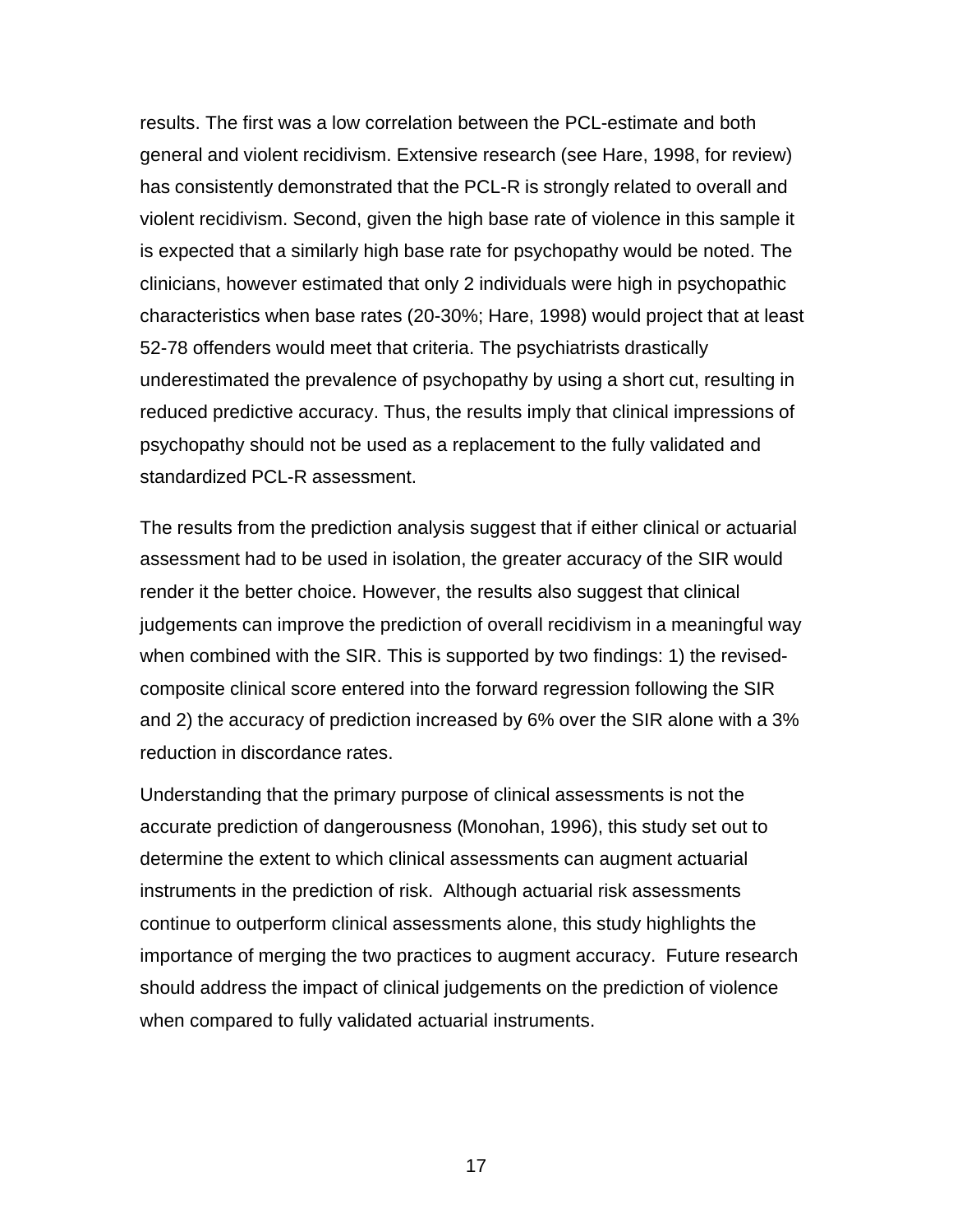### **REFERENCES**

- Bonta, J, & Hanson, R. K. (1995). *Violent recidivism of men released from prison.* Paper presented at the American Psychological Association Convention. New York, August.
- Bonta, J., Harman, W. G., Hann, R. G., & Cormier, R. B. (1996). The prediction of recidivism among federally sentenced offenders: A re-validation of the SIR scale. *Canadian Journal of Criminology, 38*, 61-79.
- Ceckley, H. (1941). *The Mask of Sanity.* Saint Louis: The C.V. Mosby Company.
- Grant, B.A. (1996). *Inmates referred for Detention (1989-90 to 1993-94): A comparative analysis.* Research Report R-45, Ottawa, ON: Correctional Service of Canada.
- Hare, R. D. (1991). *Manual for the Hare Psychopathy Checklist Revised*. Toronto, ON: Multi-Health Systems.
- Hare, R. D. (1998). Psychopaths and their nature: Implications for the mental health and criminal justice system. In T. M. Millon, E. Simonsen, M. Birket-Smith, & R. Davis (Eds.), *Psychopathy: Antisocial, criminal and violent behavior* (pp. 188-212). New York, NY: Guilford.
- Harris, G. T., Rice, M. E., & Cormier, C. A. (1991). Psychopathy and violent recidivism. *Law and Human Behavior, 15*, 625-637.
- Larocque, B. (1998). Federal trends and outcomes in conditional release. *Forum on Corrections Research, 10(2),* 18-22.
- Menzies, R.J., Webster, C.D., & Sepejak, D.S. (1985). The dimensions of dangerousness: Evaluating the accuracy of psychometric predictors of violence among forensic patients. *Law and Human Behavior, 9,* 35-56.
- Menzies, R. J., Webster, C. D., McMain, S., Staley, S., & Scaglione, R. (1994). The dimensions of dangerousness, revisited: Assessing forensic prediction about violence. *Law and Human Behavior, 18,* 1-28.